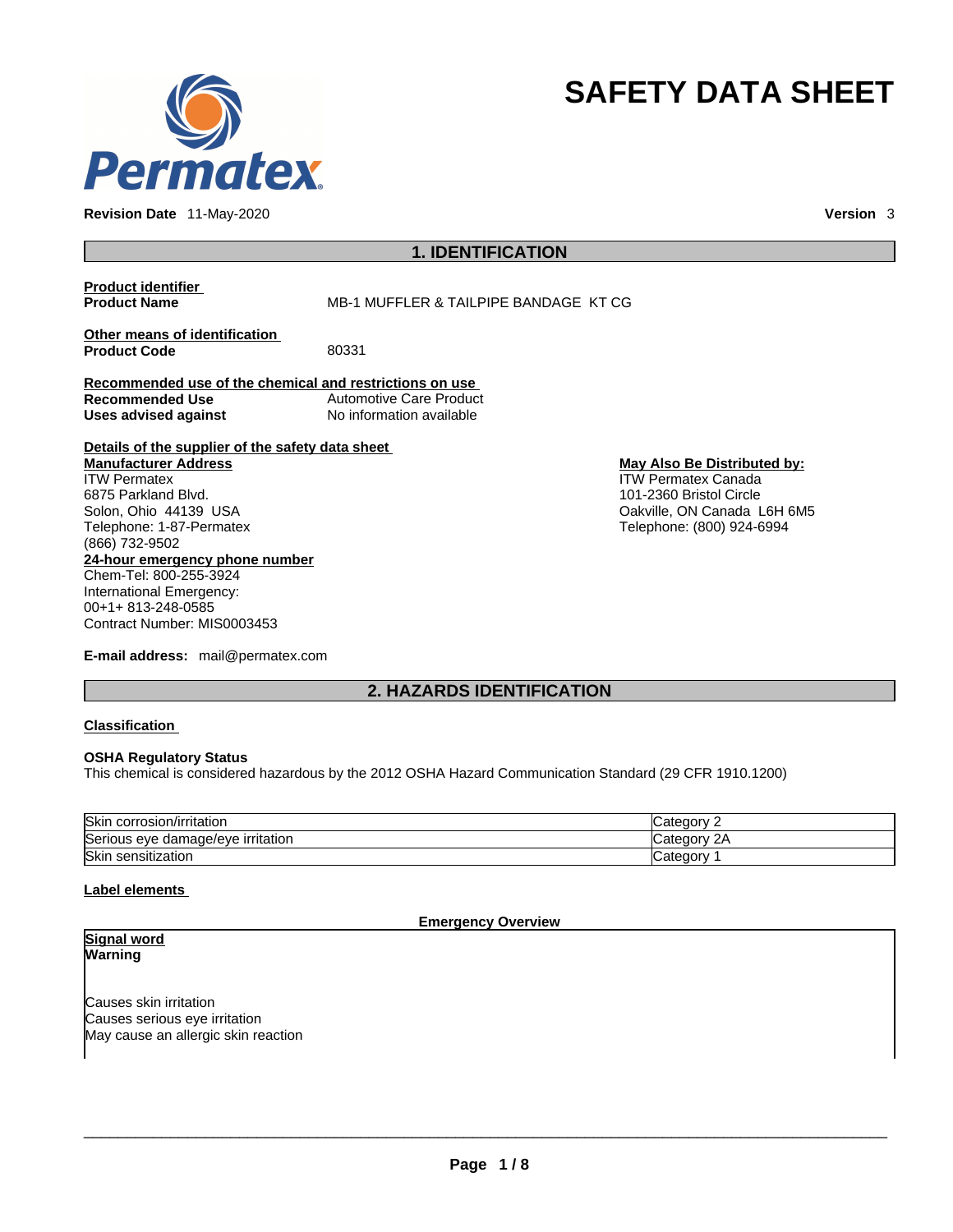

#### **Precautionary Statements - Prevention**

Wash face, hands and any exposed skin thoroughly after handling Wear protective gloves/protective clothing/eye protection/face protection Avoid breathing dust/fume/gas/mist/vapors/spray Contaminated work clothing should not be allowed out of the workplace

#### **Precautionary Statements - Response**

Specific treatment (see .? on this label)

IF IN EYES: Rinse cautiously with water for several minutes. Remove contact lenses, if present and easy to do. Continue rinsing If eye irritation persists: Get medical advice/attention IF ON SKIN: Wash with plenty of soap and water Take off contaminated clothing and wash before reuse If skin irritation or rash occurs: Get medical advice/attention

#### **Precautionary Statements - Storage**

Store in a well-ventilated place. Keep container tightly closed

#### **Precautionary Statements - Disposal**

Dispose of contents/container to an approved waste disposal plant

#### **Hazards not otherwise classified (HNOC)**

Not applicable

#### **Other Information**

Toxic to aquatic life with long lasting effects.

Unknown acute toxicity 0% of the mixture consists of ingredient(s) of unknown toxicity

### **3. COMPOSITION/INFORMATION ON INGREDIENTS**

| <b>Chemical Name</b>        | <b>CAS No</b> | Weight-%  |
|-----------------------------|---------------|-----------|
| <b>FIBERGLASS YARN</b>      | 65997-17-3    | $40 - 70$ |
| BISPHENOL A/EPICHLOROHYDRIN | 25068-38-6    | 25-50     |
| <b>BASED EPOXY RESIN</b>    |               |           |
| METHYL ETHYL KETONE         | 78-93-3       | <3        |
| (BUTANONE)                  |               |           |

#### **4. FIRST AID MEASURES**

#### **Description of first aid measures**

General **advice** Get medical advice/attention if you feel unwell.

advice/attention.

**Eye contact** IF IN EYES: Rinse cautiously with water forseveral minutes. Remove contact lenses, if present and easy to do. Continue rinsing. If eye irritation persists: Get medical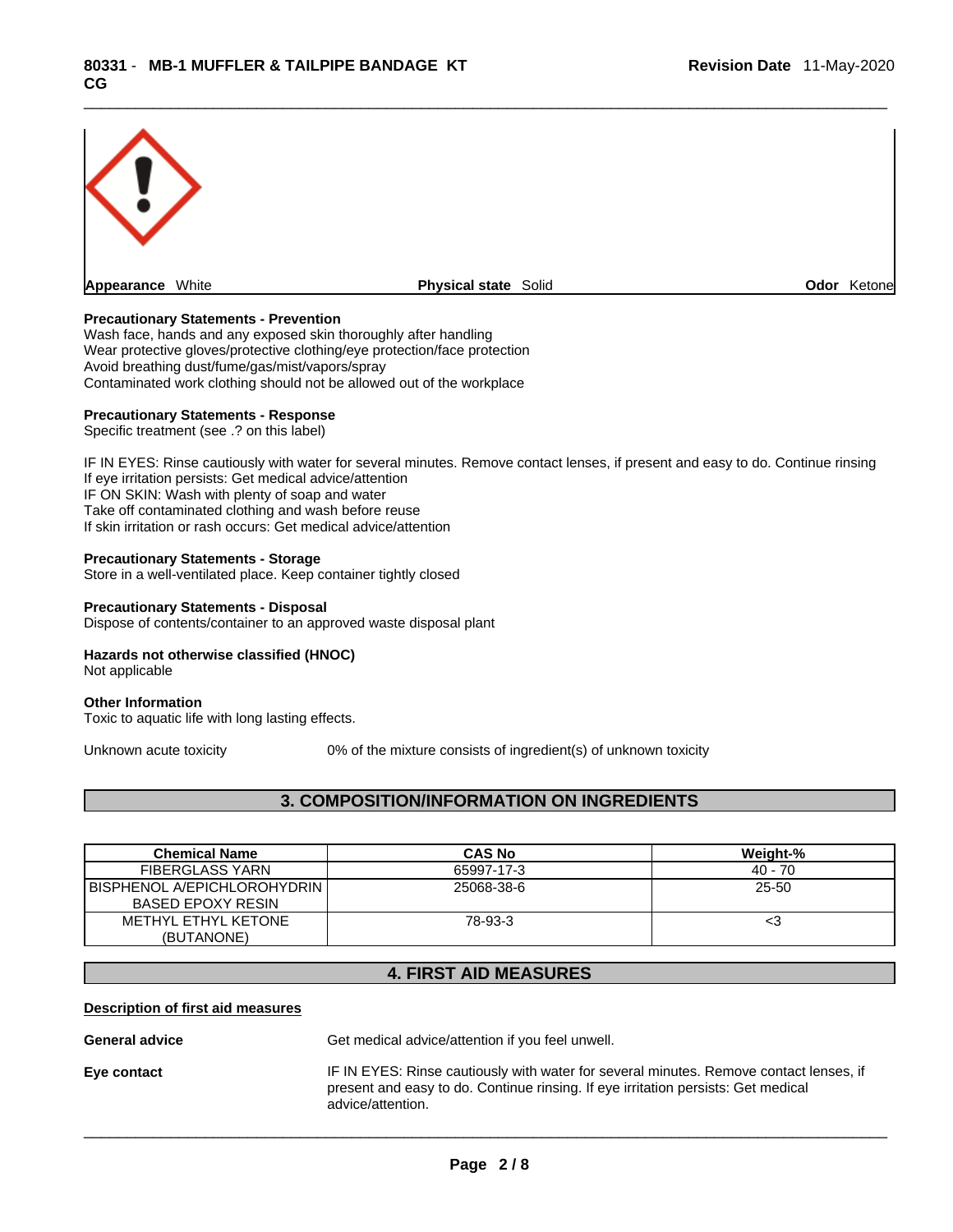| <b>Skin contact</b>                                                                                        | IF ON SKIN:. Wash with soap and water. If skin irritation or rash occurs: Get medical<br>advice/attention. Wash contaminated clothing before reuse.                                                                                                                                |  |  |
|------------------------------------------------------------------------------------------------------------|------------------------------------------------------------------------------------------------------------------------------------------------------------------------------------------------------------------------------------------------------------------------------------|--|--|
| <b>Inhalation</b>                                                                                          | IF INHALED: Remove victim to fresh air and keep at rest in a position comfortable for<br>breathing. If symptoms persist, call a physician.                                                                                                                                         |  |  |
| Ingestion                                                                                                  | IF SWALLOWED:. Do NOT induce vomiting. Never give anything by mouth to an<br>unconscious person. Call a physician.                                                                                                                                                                 |  |  |
| Self-protection of the first aider                                                                         | Ensure that medical personnel are aware of the material(s) involved and take precautions to<br>protect themselves.                                                                                                                                                                 |  |  |
| Most important symptoms and effects, both acute and delayed                                                |                                                                                                                                                                                                                                                                                    |  |  |
| <b>Symptoms</b>                                                                                            | See section 2 for more information.                                                                                                                                                                                                                                                |  |  |
|                                                                                                            | Indication of any immediate medical attention and special treatment needed                                                                                                                                                                                                         |  |  |
| Note to physicians                                                                                         | Treat symptomatically.                                                                                                                                                                                                                                                             |  |  |
|                                                                                                            | <b>5. FIRE-FIGHTING MEASURES</b>                                                                                                                                                                                                                                                   |  |  |
| Suitable extinguishing media<br>Carbon dioxide (CO2), Use dry chemical, Foam                               |                                                                                                                                                                                                                                                                                    |  |  |
| Unsuitable extinguishing media<br>None                                                                     |                                                                                                                                                                                                                                                                                    |  |  |
| Specific hazards arising from the chemical<br>None in particular.                                          |                                                                                                                                                                                                                                                                                    |  |  |
| <b>Explosion data</b><br><b>Sensitivity to Mechanical Impact</b><br><b>Sensitivity to Static Discharge</b> | None.<br>None.                                                                                                                                                                                                                                                                     |  |  |
| Protective equipment and precautions for firefighters<br>protective gear.                                  | As in any fire, wear self-contained breathing apparatus pressure-demand, MSHA/NIOSH (approved or equivalent) and full                                                                                                                                                              |  |  |
|                                                                                                            | <b>6. ACCIDENTAL RELEASE MEASURES</b>                                                                                                                                                                                                                                              |  |  |
|                                                                                                            | Personal precautions, protective equipment and emergency procedures                                                                                                                                                                                                                |  |  |
| <b>Personal precautions</b>                                                                                | Ensure adequate ventilation, especially in confined areas. Avoid contact with eyes and skin.<br>Use personal protective equipment as required.                                                                                                                                     |  |  |
| <b>Environmental precautions</b>                                                                           |                                                                                                                                                                                                                                                                                    |  |  |
| <b>Environmental precautions</b>                                                                           | See section 12 for additional ecological information.                                                                                                                                                                                                                              |  |  |
| Methods and material for containment and cleaning up                                                       |                                                                                                                                                                                                                                                                                    |  |  |
| <b>Methods for containment</b>                                                                             | Prevent further leakage or spillage if safe to do so.                                                                                                                                                                                                                              |  |  |
| Methods for cleaning up                                                                                    | Take up mechanically, placing in appropriate containers for disposal. Use personal<br>protective equipment as required. Cover powder spill with plastic sheet or tarp to minimize<br>spreading and keep powder dry. Avoid creating dust. Clean contaminated surface<br>thoroughly. |  |  |
| Prevention of secondary hazards                                                                            | Clean contaminated objects and areas thoroughly observing environmental regulations.                                                                                                                                                                                               |  |  |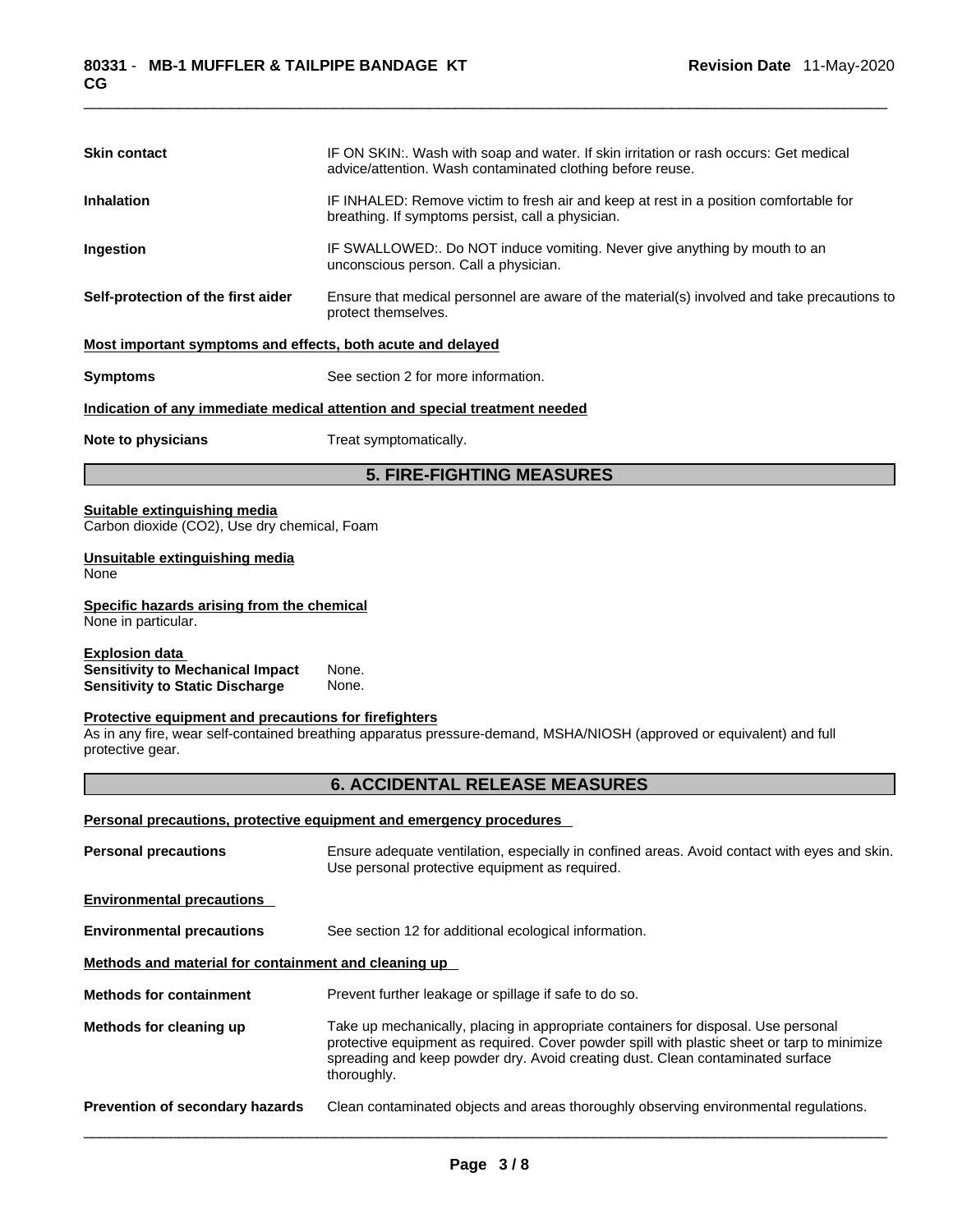# **7. HANDLING AND STORAGE**

#### **Precautions for safe handling**

| Advice on safe handling                                      | Handle in accordance with good industrial hygiene and safety practice. Avoid breathing<br>vapors or mists. Avoid contact with skin, eyes or clothing. Wash thoroughly after handling.<br>Wash contaminated clothing before reuse. Use personal protective equipment as required. |  |  |
|--------------------------------------------------------------|----------------------------------------------------------------------------------------------------------------------------------------------------------------------------------------------------------------------------------------------------------------------------------|--|--|
| Conditions for safe storage, including any incompatibilities |                                                                                                                                                                                                                                                                                  |  |  |
| <b>Storage Conditions</b>                                    | Keep containers tightly closed in a dry, cool and well-ventilated place.                                                                                                                                                                                                         |  |  |
| Incompatible materials                                       | Strong oxidizing agents, Reducing agents                                                                                                                                                                                                                                         |  |  |

#### **8. EXPOSURE CONTROLS/PERSONAL PROTECTION**

#### **Control parameters**

# **Exposure Guidelines** .

| <b>Chemical Name</b>   | <b>ACGIH TLV</b>                               | <b>OSHA PEL</b>                       | <b>NIOSH IDLH</b>           |
|------------------------|------------------------------------------------|---------------------------------------|-----------------------------|
| <b>FIBERGLASS YARN</b> | TWA: 1 fiber/cm3 respirable fibers:            |                                       |                             |
| 65997-17-3             | length $>5$ µm, aspect ratio $>=3.1$ , as      |                                       |                             |
|                        | determined by the membrane filter              |                                       |                             |
|                        | method at 400-450X magnification               |                                       |                             |
|                        | [4-mm objective], using                        |                                       |                             |
|                        | phase-contrast illumination                    |                                       |                             |
|                        | TWA: 5 mg/m <sup>3</sup> inhalable particulate |                                       |                             |
|                        | matter                                         |                                       |                             |
| METHYL ETHYL KETONE    | STEL: 300 ppm                                  | TWA: 200 ppm                          | IDLH: 3000 ppm              |
| (BUTANONE)             | <b>TWA: 200 ppm</b>                            | TWA: 590 mg/m <sup>3</sup>            | TWA: 200 ppm                |
| 78-93-3                |                                                | (vacated) TWA: 200 ppm                | TWA: 590 mg/m <sup>3</sup>  |
|                        |                                                | (vacated) TWA: 590 mg/m $3$           | STEL: 300 ppm               |
|                        |                                                | (vacated) STEL: 300 ppm               | STEL: 885 mg/m <sup>3</sup> |
|                        |                                                | (vacated) STEL: 885 mg/m <sup>3</sup> |                             |

*NIOSH IDLH Immediately Dangerous to Life or Health* 

**Other Information** Vacated limits revoked by the Court of Appeals decision in AFL-CIO v.OSHA, 965 F.2d 962 (11th Cir., 1992).

#### **Appropriate engineering controls**

| <b>Engineering Controls</b>                                           | Showers<br>Eyewash stations<br>Ventilation systems                                                                                              |  |
|-----------------------------------------------------------------------|-------------------------------------------------------------------------------------------------------------------------------------------------|--|
| Individual protection measures, such as personal protective equipment |                                                                                                                                                 |  |
| <b>Eye/face protection</b>                                            | Wear safety glasses with side shields (or goggles).                                                                                             |  |
| Skin and body protection                                              | Wear protective natural rubber, nitrile rubber, Neoprene™ or PVC gloves.                                                                        |  |
| <b>Respiratory protection</b>                                         | Use NIOSH-approved air-purifying respirator with organic vapor cartridge or canister, as<br>appropriate.                                        |  |
| <b>General Hygiene Considerations</b>                                 | Handle in accordance with good industrial hygiene and safety practice. Regular cleaning of<br>equipment, work area and clothing is recommended. |  |

# 9. PHYSICAL AND CHEMICAL PROPERTIES

**9.1. Information on basic physical and chemical properties Physical state**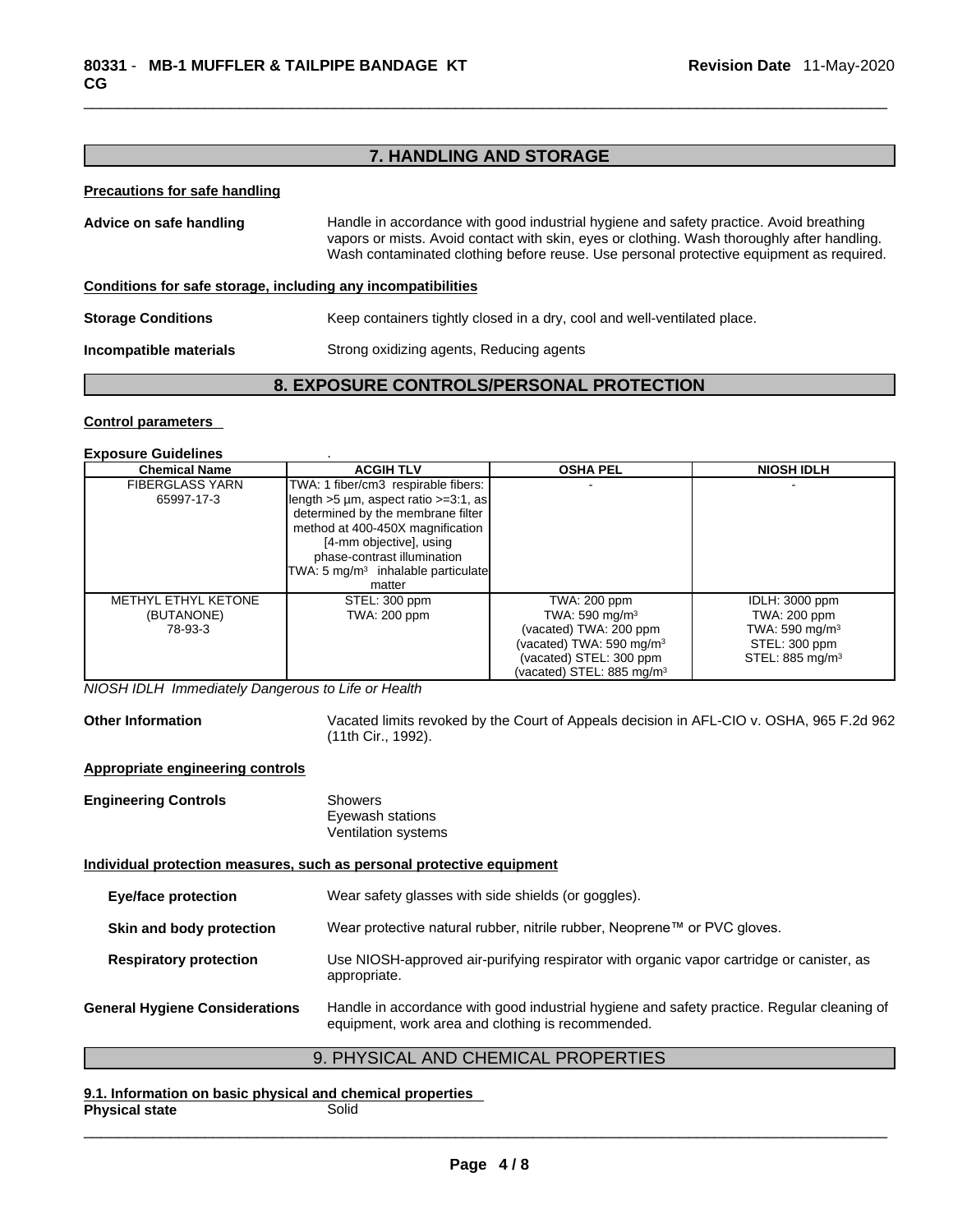**Appearance** White **Odor** 

**Explosive properties**<br> **Oxidizing properties**<br>
No information available **Oxidizing properties Melting point / freezing point** No information available **Boiling point / boiling range** No information available<br> **Flash point** No information available **Flash point**<br> **Evaporation rate**<br> **Evaporation rate**<br> **No information available Flammability** (solid, gas) **Flammability Limit in Air Upper flammability limit:** No information available<br> **Lower flammability limit:** No information available **Lower flammability limit: Vapor pressure** No information available **Vapor density No information available Relative density** No information available **Water solubility** No information available **Solubility(ies)** No information available **Partition coefficient** No information available **Autoignition temperature No information available**<br> **Decomposition temperature No information available Decomposition temperature** No information available<br>**Kinematic viscosity** No information available **Kinematic viscosity Dynamic viscosity** No information available

#### **Other Information Softening point** No information available **Molecular weight No information available**<br>**VOC Content (%)** 1.5 **VOC** Content (%) **Density No information available Bulk density No information available SADT (self-accelerating decomposition temperature)**

**Odor Contract Contract Contract Contract Contract Contract Contract Contract Contract Contract Contract Contract Contract Contract Contract Contract Contract Contract Contract Contract Contract Contract Contract Contrac Odor threshold** No information available

**No information available** No information available<br>No information available

No information available

# **Property**<br> **Remarks** • **Method**<br> **Remarks** • **Method**<br> **Remarks** • **Method**

# **10. STABILITY AND REACTIVITY**

#### **Reactivity**

No information available

#### **Chemical stability**

Stable under normal conditions

#### **Possibility of Hazardous Reactions**

None under normal processing.

# **Conditions to avoid**

Excessive heat.

# **Incompatible materials**

Strong oxidizing agents, Reducing agents

### **Hazardous Decomposition Products** Carbon oxides

Ketones and their derivatives Hydrogen fluoride

### **11. TOXICOLOGICAL INFORMATION**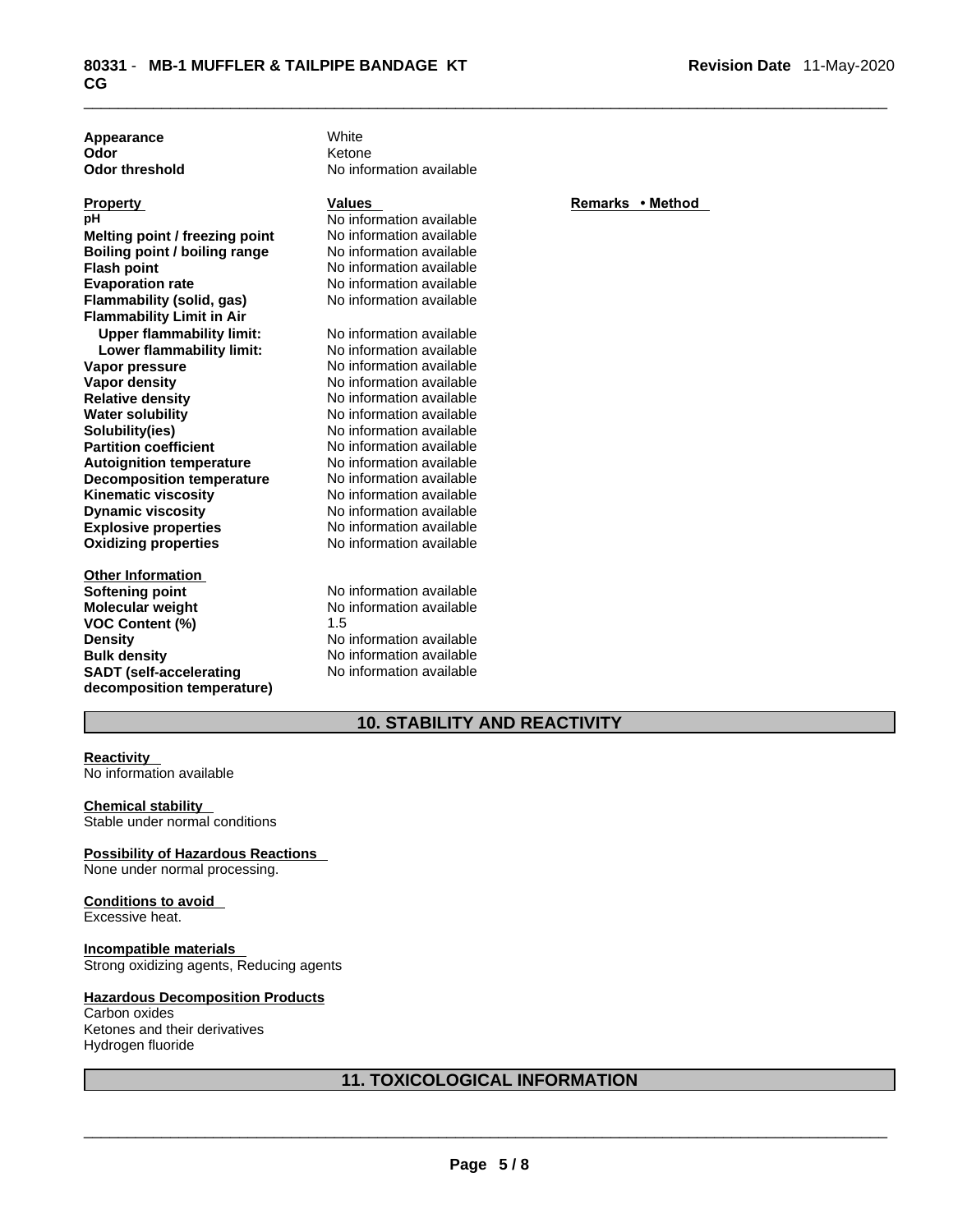**Information on likely routes of exposure**

| <b>Inhalation</b>                                                                           |                                                                                            | May cause irritation of respiratory tract.                                               |                         |  |
|---------------------------------------------------------------------------------------------|--------------------------------------------------------------------------------------------|------------------------------------------------------------------------------------------|-------------------------|--|
| Eye contact                                                                                 |                                                                                            | Contact with eyes may cause irritation. May cause redness and tearing of the eyes.       |                         |  |
| <b>Skin contact</b>                                                                         |                                                                                            | May cause skin irritation and/or dermatitis. May cause sensitization by skin contact.    |                         |  |
| Ingestion                                                                                   |                                                                                            | Ingestion may cause irritation to mucous membranes.                                      |                         |  |
| <b>Chemical Name</b>                                                                        | Oral LD50                                                                                  | Dermal LD50                                                                              | <b>Inhalation LC50</b>  |  |
| BISPHENOL<br>A/EPICHLOROHYDRIN BASED<br>EPOXY RESIN<br>25068-38-6                           | $= 11400$ mg/kg (Rat)                                                                      |                                                                                          |                         |  |
| METHYL ETHYL KETONE<br>(BUTANONE)<br>78-93-3                                                | $= 2737$ mg/kg (Rat) = 2483 mg/kg<br>(Rat)                                                 | $= 5000$ mg/kg (Rabbit) = 6480<br>mg/kg (Rabbit)                                         | $= 11700$ ppm (Rat) 4 h |  |
| Information on toxicological effects                                                        |                                                                                            |                                                                                          |                         |  |
| <b>Symptoms</b>                                                                             | No information available.                                                                  |                                                                                          |                         |  |
|                                                                                             | Delayed and immediate effects as well as chronic effects from short and long-term exposure |                                                                                          |                         |  |
| <b>Sensitization</b>                                                                        | No information available.                                                                  |                                                                                          |                         |  |
| Germ cell mutagenicity                                                                      | No information available.                                                                  |                                                                                          |                         |  |
| Carcinogenicity                                                                             |                                                                                            | The table below indicates whether each agency has listed any ingredient as a carcinogen. |                         |  |
| <b>Chemical Name</b>                                                                        | <b>ACGIH</b><br><b>IARC</b>                                                                | <b>NTP</b>                                                                               | <b>OSHA</b>             |  |
| FIBERGLASS YARN<br>65997-17-3                                                               |                                                                                            | Group 3<br>$\sim$                                                                        |                         |  |
| Not classifiable as a human carcinogen                                                      | IARC (International Agency for Research on Cancer)                                         |                                                                                          |                         |  |
| <b>Target Organ Effects</b>                                                                 |                                                                                            | Central nervous system, Eyes, Respiratory system, Skin.                                  |                         |  |
|                                                                                             | The following values are calculated based on chapter 3.1 of the GHS document .             |                                                                                          |                         |  |
| <b>ATEmix (oral)</b>                                                                        | 11875 mg/kg                                                                                |                                                                                          |                         |  |
| <b>ATEmix (dermal)</b>                                                                      | 125000 mg/kg                                                                               |                                                                                          |                         |  |
| <b>ATEmix (inhalation-vapor)</b>                                                            | 292500 mg/l                                                                                |                                                                                          |                         |  |
| <b>12. ECOLOGICAL INFORMATION</b>                                                           |                                                                                            |                                                                                          |                         |  |
|                                                                                             |                                                                                            |                                                                                          |                         |  |
| <b>Ecotoxicity</b>                                                                          |                                                                                            |                                                                                          |                         |  |
| 2.5 % of the mixture consists of component(s) of unknown hazards to the aquatic environment |                                                                                            |                                                                                          |                         |  |
| Persistence and degradability<br>No information available.                                  |                                                                                            |                                                                                          |                         |  |
| <b>Bioaccumulation</b>                                                                      |                                                                                            |                                                                                          |                         |  |

No information available.

# **Mobility**

No information available.

| <b>Chemical Name</b>           | <b>Partition coefficient</b> |
|--------------------------------|------------------------------|
| METHYL ETHYL KETONE (BUTANONE) | v.J                          |
| 78-93-3                        |                              |

#### **Other adverse effects**

No information available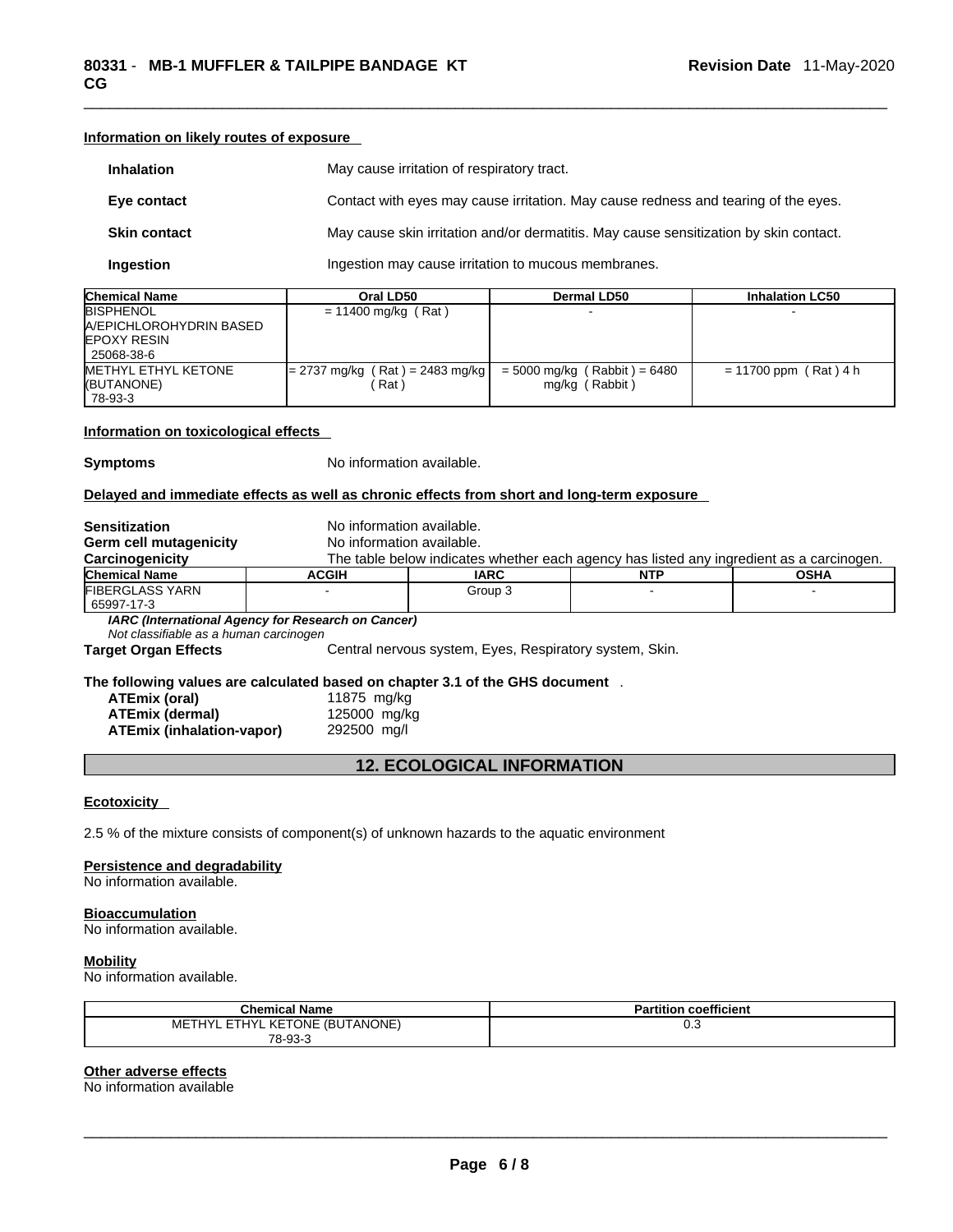#### **13. DISPOSAL CONSIDERATIONS**

| <b>Waste treatment methods</b> |                                                                                                        |
|--------------------------------|--------------------------------------------------------------------------------------------------------|
| <b>Disposal of wastes</b>      | Disposal should be in accordance with applicable regional, national and local laws and<br>regulations. |
| <b>Contaminated packaging</b>  | Do not reuse container.                                                                                |
| <b>US EPA Waste Number</b>     | U159                                                                                                   |

This product contains one or more substances that are listed with the State of California as a hazardous waste.

| Chemical Name                                  | California Hazardous Waste Status                                        |
|------------------------------------------------|--------------------------------------------------------------------------|
| <b>KETONE (BUTANONE)</b><br><b>FTHYI</b><br>MЕ | methyl acetate, and methyl alcohol<br>Toxic mixture of acetone. m        |
| 78-93-3                                        | lanitable mixture of acetone, methyl<br>and methyl alcohol<br>l acetate. |

#### **14. TRANSPORT INFORMATION**

| Proper shipping name:                | Not regulated |
|--------------------------------------|---------------|
| <b>IATA</b><br>Proper shipping name: | Not regulated |
| <b>IMDG</b><br>Proper shipping name: | Not regulated |

# **15. REGULATORY INFORMATION International Inventories**

| Complies |
|----------|
| Complies |
| Complies |
| Complies |
| Complies |
| Complies |
| Complies |
| Complies |
|          |

 **Legend:** 

**TSCA** - United States Toxic Substances Control Act Section 8(b) Inventory

**DSL/NDSL** - Canadian Domestic Substances List/Non-Domestic Substances List

 **EINECS/ELINCS** - European Inventory of Existing Chemical Substances/European List of Notified Chemical Substances

**ENCS** - Japan Existing and New Chemical Substances

**IECSC** - China Inventory of Existing Chemical Substances

**KECL** - Korean Existing and Evaluated Chemical Substances

**PICCS** - Philippines Inventory of Chemicals and Chemical Substances

**AICS** - Australian Inventory of Chemical Substances

#### **US Federal Regulations**

#### **SARA 313**

Section 313 of Title III of the Superfund Amendments and Reauthorization Act of 1986 (SARA). This product does not contain any chemicals which are subject to the reporting requirements of the Act and Title 40 of the Code of Federal Regulations, Part 372

#### **SARA 311/312 Hazard Categories**